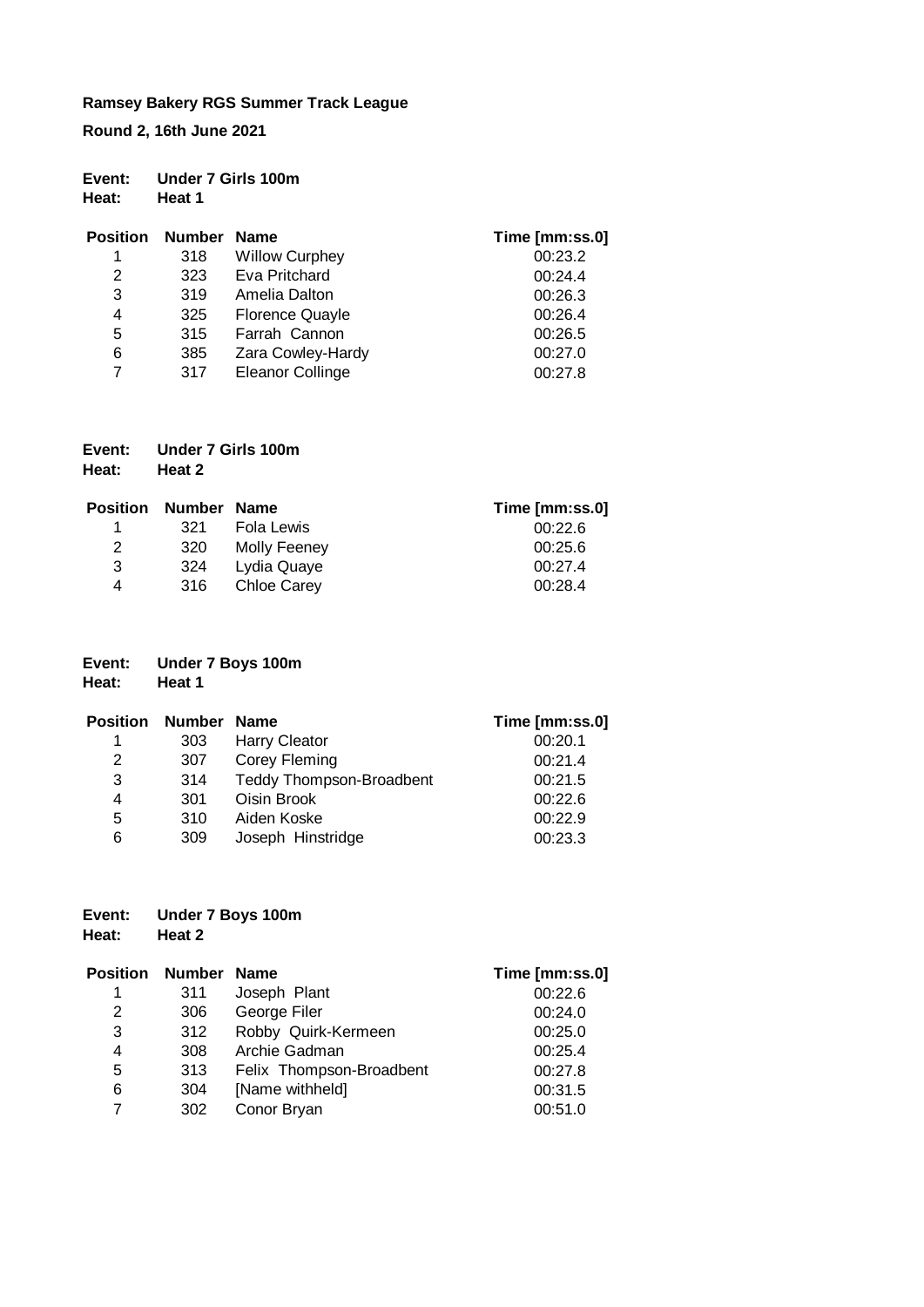**Round 2, 16th June 2021**

| Event: | Under 9 Girls 100m |
|--------|--------------------|
| Heat:  | Heat 1             |

| <b>Position</b> | Number Name |                      | Time [mm:ss.0] |
|-----------------|-------------|----------------------|----------------|
| 1               | 342         | Sienna Curphey       | 00:18.5        |
| 2               | 343         | Elsa Filer           | 00:19.9        |
| 3               | 341         | Nancy Cleator        | 00:21.3        |
| 4               | 348         | Issy Quirk-Kermeen   | 00:22.7        |
| 5               | 340         | <b>Belle Cleator</b> | 00:23.5        |
| 6               | 338         | <b>Bel Chambers</b>  | 00:23.9        |

| Event: | Under 9 Girls 100m |
|--------|--------------------|
| Heat:  | Heat 2             |

| <b>Position</b> | Number Name |                       | Time [mm:ss.0] |
|-----------------|-------------|-----------------------|----------------|
| 1.              | 349         | Abigail Sayle         | 00:20.2        |
| 2               | 337         | <b>Breesha Byers</b>  | 00:20.5        |
| 3               | 350         | <b>Isabelle Sayle</b> | 00:22.8        |
| 4               | 339         | <b>Quynn Chambers</b> | 00:24.0        |
| 5               | 345         | Grace Kirkman         | 00:25.5        |

| Event: | Under 9 Boys 100m |
|--------|-------------------|
| Heat:  | Heat 1            |

| <b>Position Number Name</b> |                   | Time [mm:ss.0] |
|-----------------------------|-------------------|----------------|
|                             | 332 Cameron Eyres | 00:17.5        |
| 2                           | 336 Leo Woodward  | 00:19.1        |
| 3                           | 346 Luan Mazzone  | 00:26.2        |

| Event: |  | Under 9 Boys 100m |  |
|--------|--|-------------------|--|
|--------|--|-------------------|--|

| <b>Position</b> | Number Name |                        | Time [mm:ss.0] |
|-----------------|-------------|------------------------|----------------|
|                 | 328         | <b>Thomas Collinge</b> | 00:19.2        |
| 2               | 327         | <b>Finn Cleator</b>    | 00:20.8        |
| 3               | 326         | <b>Archie Blevins</b>  | 00:21.2        |
| 4               | 387         | Harrison Bush          | 00:22.9        |
| 5               | 331         | Louis Carey            | 00:23.0        |
| 6               | 333         | Alex Oates             | 00:31.0        |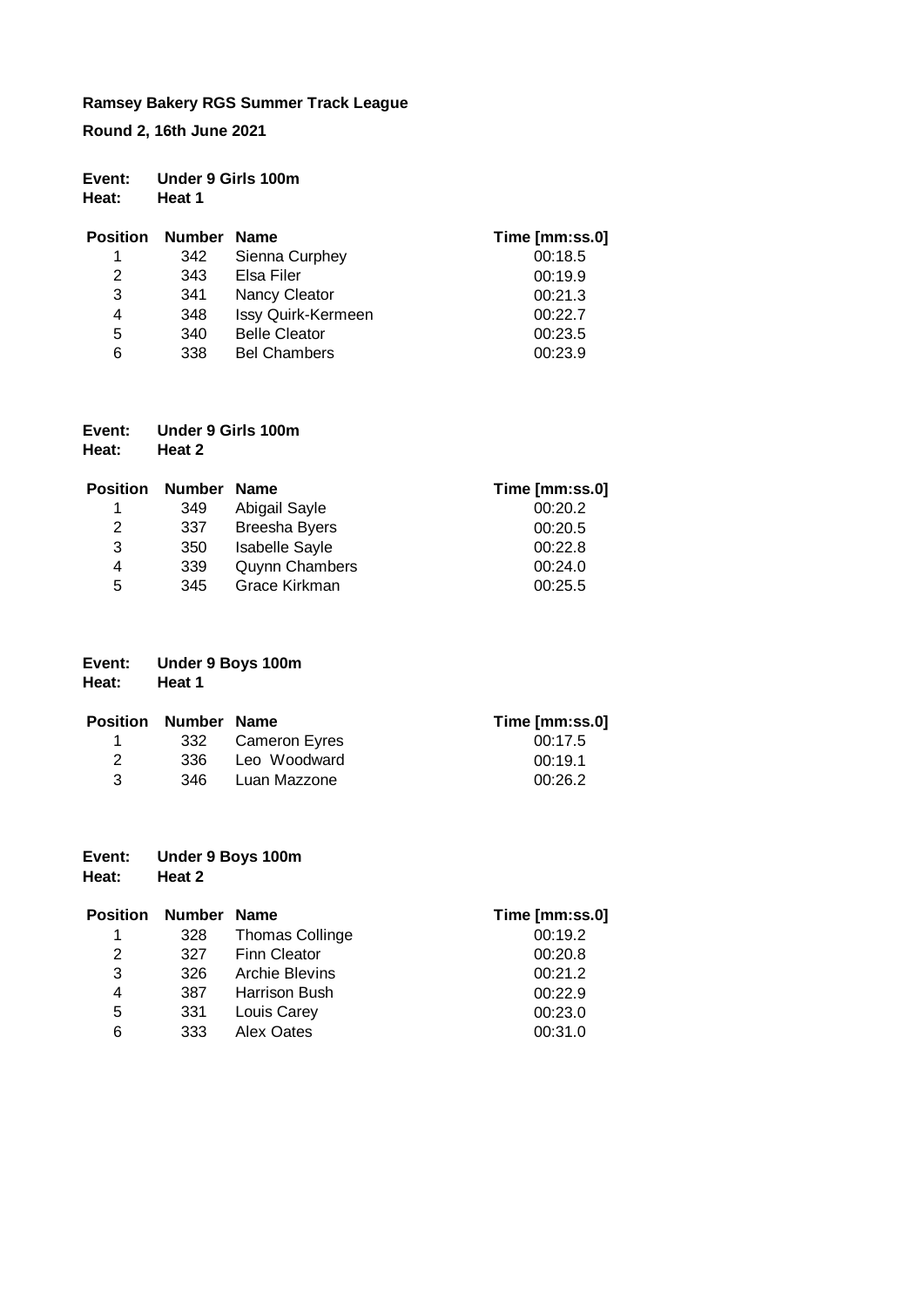**Round 2, 16th June 2021**

| Event: | Under 11 Boys 100m |
|--------|--------------------|
| Heat:  | Heat 1             |

| <b>Position</b> | Number Name |                        | Time [mm:ss.0] |
|-----------------|-------------|------------------------|----------------|
| 1               | 355         | James Jelski           | 00:16.1        |
| 2               | 363         | <b>Timothy Perry</b>   | 00:16.2        |
| 3               | 360         | Cailum McCann          | 00:17.5        |
| 4               | 357         | Henry Kirkman          | 00:18.6        |
| 5               | 356         | Ollie Kennaugh         | 00:19.4        |
| 6               | 359         | <b>Matthew Livesey</b> | 00:22.6        |

| Event: | Under 11 Boys 100m |
|--------|--------------------|
| Heat:  | Heat 2             |

| <b>Position</b> | Number Name |                      | Time [mm:ss.0] |
|-----------------|-------------|----------------------|----------------|
|                 | 364         | Merfyn Pritchard     | 00:17.2        |
| 2               | 388         | Ffinlo Shimmin       | 00:18.0        |
| 3               | 361         | Jack Norman          | 00:18.1        |
| 4               | 353         | William Gadman       | 00:18.5        |
| 5               | 352         | Tobi Duncan          | 00:18.9        |
| 6               | 362         | <b>Dillon Parker</b> | 00:19.8        |
| 7               | 351         | Joseph Collinge      | 00:20.0        |

## **Event: Under 11 Girls 100m**

**Heat: Heat 1**

| <b>Position</b> | Number Name |                       | Time [mm:ss.0] |
|-----------------|-------------|-----------------------|----------------|
| 1               | 379         | Issy Kennaugh         | 00:16.9        |
| 2               | 377         | Imogen Howard         | 00:17.7        |
| 3               | 367         | Grayse Blencoe        | 00:18.7        |
| 4               | 376         | Lille Hope            | 00:19.4        |
| 5               | 383         | Eva Scott             | 00:20.6        |
| 6               | 386         | Mariella Mazzone      | 00:22.6        |
| 7               | 372         | <b>Emma Dorricott</b> | 00:24.1        |

**Event: Under 11 Girls 100m Heat: Heat 2**

| Position | Number Name |                        | Time [mm:ss.0] |
|----------|-------------|------------------------|----------------|
| 1        | 381         | <b>Bailey McMullan</b> | 00:19.8        |
| 2        | 369         | Una Cleator            | 00:20.4        |
| 3        | 382         | Louisa Oates           | 00:21.4        |
| 4        | 373         | Aalin Forgie           | 00:22.7        |
| 5        | 375         | Annabelle Hinstridge   | 00:24.3        |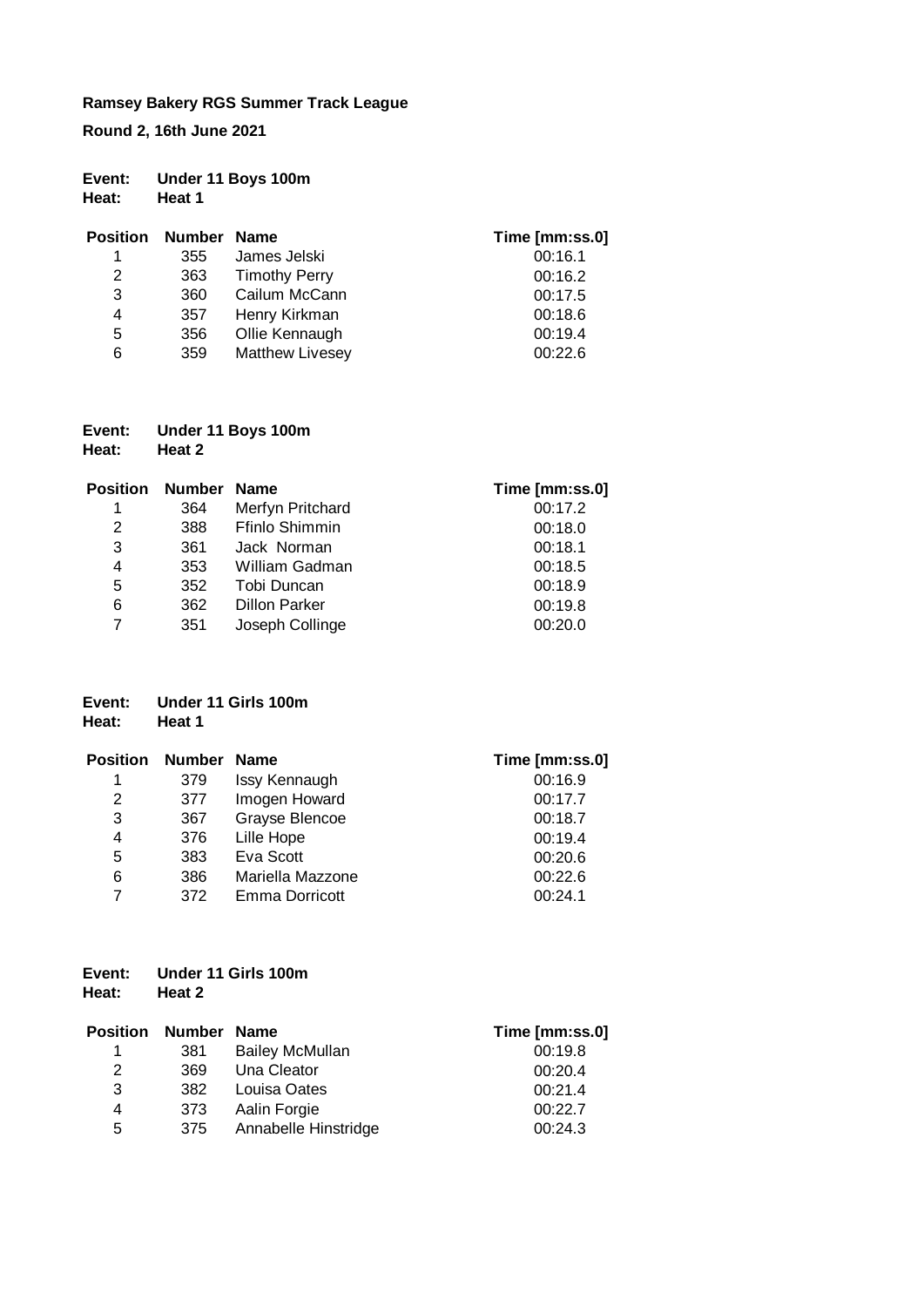**Round 2, 16th June 2021**

| Event: | Under 11 Girls 100m |  |  |
|--------|---------------------|--|--|
|--------|---------------------|--|--|

**Heat: Heat 3**

|    | <b>Position Number Name</b> |                        | Time [mm:ss.0] |
|----|-----------------------------|------------------------|----------------|
| 1. | 380                         | Eleanor Lyness         | 00:18.6        |
| 2  | 371                         | Matilda (Tilly) Davies | 00:19.2        |
| 3  | 368                         | Amora Cannon           | 00:19.4        |
| 4  | 374                         | Erin Fox               | 00:20.0        |
| 5  | 378                         | Jessica Jelski         | 00:22.0        |

| Event: | Under 9 Boys 200m |  |
|--------|-------------------|--|
|        |                   |  |

| <b>Position</b> | <b>Number</b> | <b>Name</b>            | Time [mm:ss.0] |
|-----------------|---------------|------------------------|----------------|
| 1               | 332           | <b>Cameron Eyres</b>   | 00:36.1        |
| 2               | 336           | Leo Woodward           | 00:40.4        |
| 3               | 328           | <b>Thomas Collinge</b> | 00:40.4        |
| 4               | 327           | <b>Finn Cleator</b>    | 00:46.5        |
| 5               | 331           | Louis Carey            | 00:49.4        |
| 6               | 326           | <b>Archie Blevins</b>  | 00:49.9        |
| 7               | 387           | Harrison Bush          | 00:51.9        |
| 8               | 346           | Luan Mazzone           | 00:52.3        |
| 9               | 333           | Alex Oates             | 01:07.4        |

| Event: | Under 9 Girls 200m |
|--------|--------------------|
| Heat:  | Heat 1             |

| <b>Position</b> | <b>Number</b> | <b>Name</b>           | Time [mm:ss.0] |
|-----------------|---------------|-----------------------|----------------|
| 1               | 342           | Sienna Curphey        | 00:39.8        |
| 2               | 349           | Abigail Sayle         | 00:43.1        |
| 3               | 343           | Elsa Filer            | 00:43.2        |
| 4               | 341           | Nancy Cleator         | 00:44.4        |
| 5               | 337           | <b>Breesha Byers</b>  | 00:47.1        |
| 6               | 350           | Isabelle Sayle        | 00:48.6        |
| 7               | 348           | Issy Quirk-Kermeen    | 00:50.5        |
| 8               | 340           | <b>Belle Cleator</b>  | 00:53.9        |
| 9               | 345           | Grace Kirkman         | 00:54.2        |
| 10              | 338           | <b>Bel Chambers</b>   | 00:54.8        |
| 11              | 339           | <b>Quynn Chambers</b> | 00:54.9        |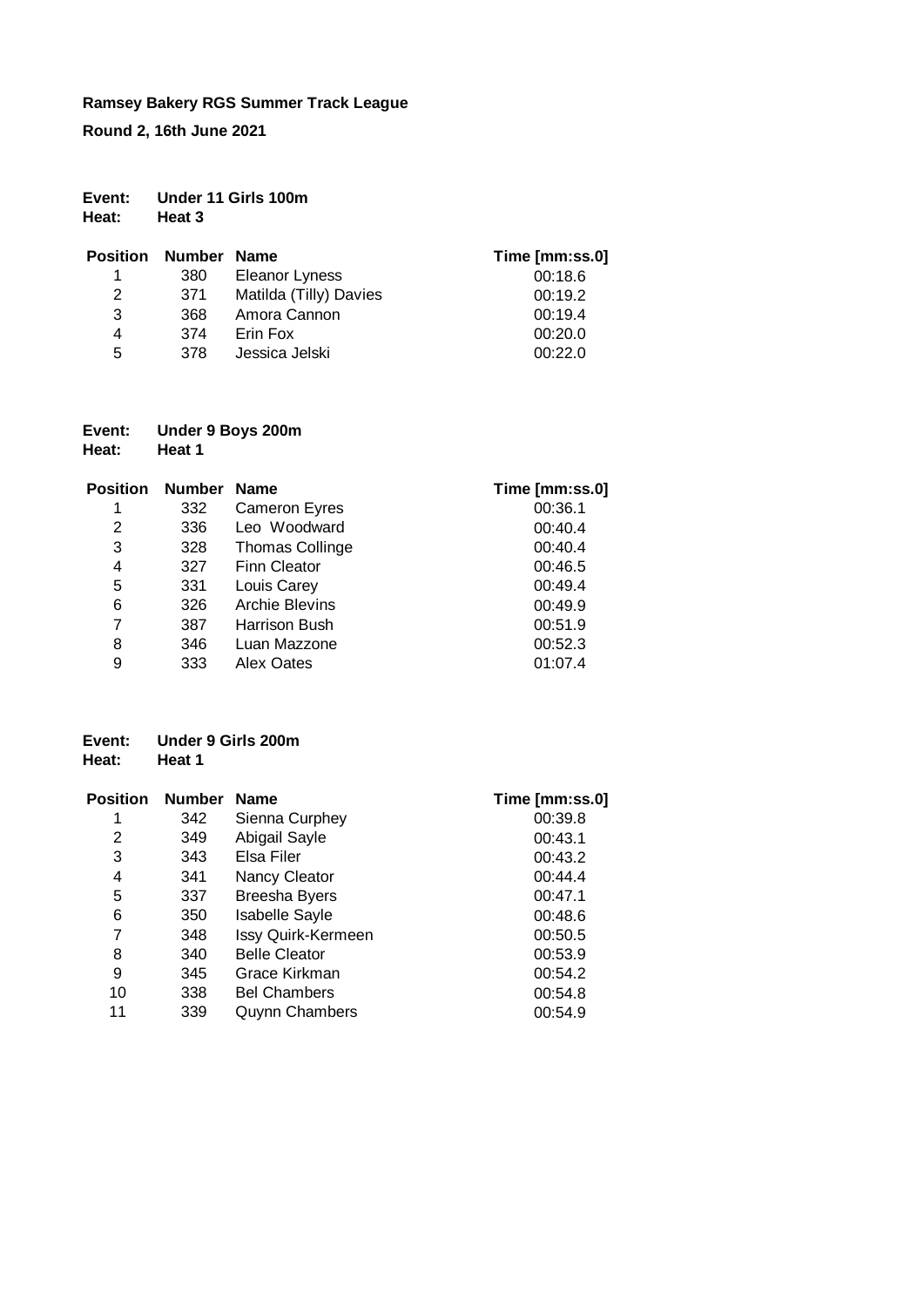**Round 2, 16th June 2021**

### **Event: Under 11 Boys 200m Heat: Heat 1**

| <b>Position</b> | <b>Number</b> | <b>Name</b>            | Time [mm:ss.0] |
|-----------------|---------------|------------------------|----------------|
| 1               | 355           | James Jelski           | 00:33.7        |
| 2               | 363           | <b>Timothy Perry</b>   | 00:34.4        |
| 3               | 364           | Merfyn Pritchard       | 00:37.7        |
| 4               | 360           | Cailum McCann          | 00:38.6        |
| 5               | 353           | William Gadman         | 00:39.3        |
| 6               | 357           | Henry Kirkman          | 00:39.4        |
| 7               | 352           | Tobi Duncan            | 00:39.6        |
| 8               | 356           | Ollie Kennaugh         | 00:41.7        |
| 9               | 361           | Jack Norman            | 00:42.3        |
| 10              | 362           | <b>Dillon Parker</b>   | 00:43.1        |
| 11              | 388           | Ffinlo Shimmin         | 00:43.2        |
| 12              | 351           | Joseph Collinge        | 00:45.6        |
| 13              | 359           | <b>Matthew Livesey</b> | 00:50.3        |

# **Event: Under 11 Girls 200m**

**Heat: Heat 1**

| <b>Position</b> | <b>Number</b> | <b>Name</b>            | Time [mm:ss.0] |
|-----------------|---------------|------------------------|----------------|
|                 | 380           | <b>Eleanor Lyness</b>  | 00:39.1        |
| 2               | 371           | Matilda (Tilly) Davies | 00:42.9        |
| 3               | 374           | Erin Fox               | 00:43.0        |
| 4               | 381           | <b>Bailey McMullan</b> | 00:44.0        |
| 5               | 368           | Amora Cannon           | 00:44.5        |
| 6               | 382           | Louisa Oates           | 00:44.9        |
| 7               | 369           | Una Cleator            | 00:46.1        |
| 8               | 373           | Aalin Forgie           | 00:47.3        |
| 9               | 375           | Annabelle Hinstridge   | 00:53.1        |
| 10              | 378           | Jessica Jelski         | 00:54.3        |

# **Event: Under 11 Girls 200m**

| <b>Position</b> | Number Name |                  | Time [mm:ss.0] |
|-----------------|-------------|------------------|----------------|
| 1               | 379         | Issy Kennaugh    | 00:34.8        |
| 2               | 377         | Imogen Howard    | 00:38.8        |
| 3               | 376         | Lille Hope       | 00:39.4        |
| 4               | 367         | Grayse Blencoe   | 00:39.8        |
| 5               | 383         | Eva Scott        | 00:44.4        |
| 6               | 386         | Mariella Mazzone | 00:52.3        |
| 7               | 372         | Emma Dorricott   | 00:56.9        |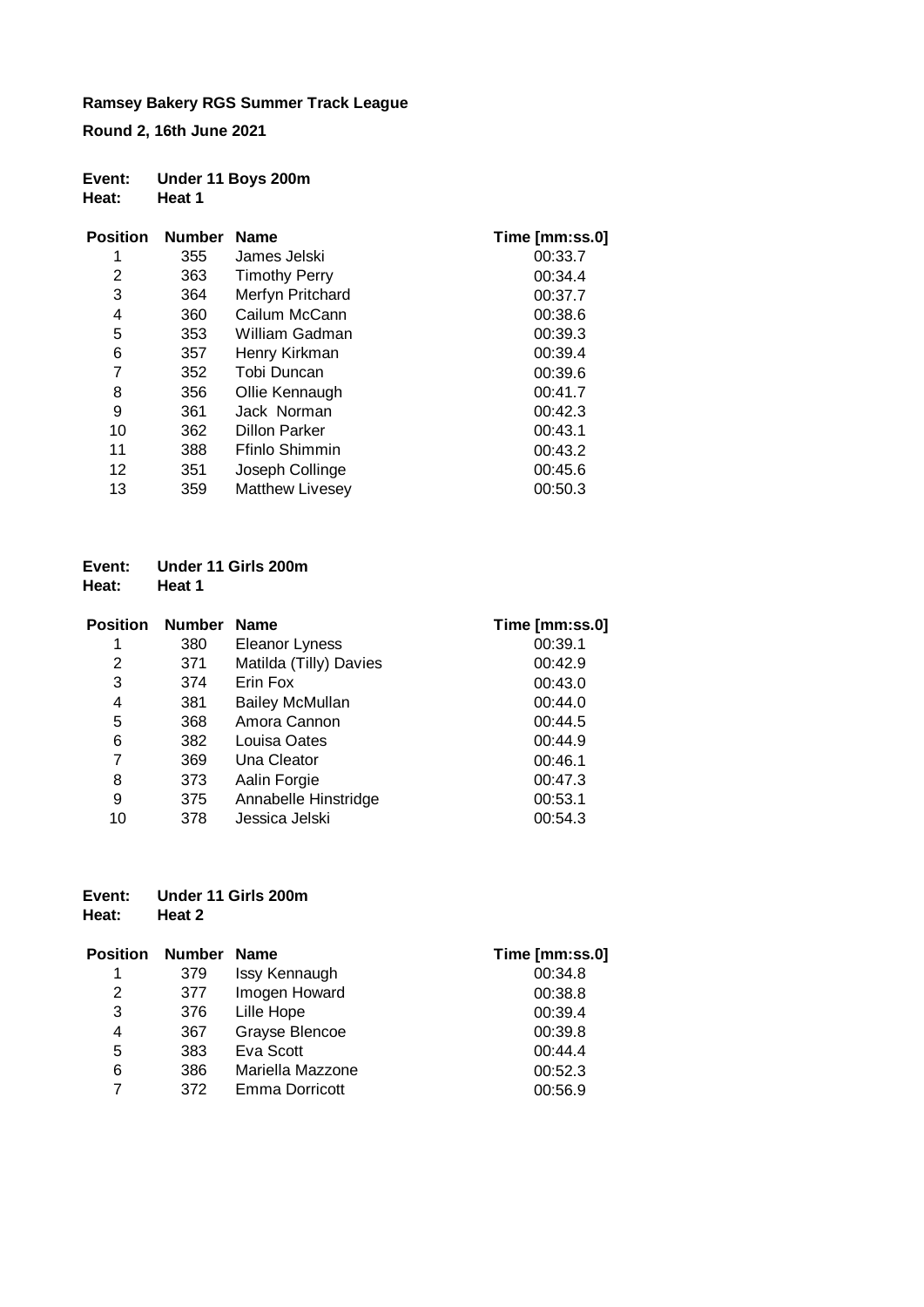**Round 2, 16th June 2021**

| Event: | <b>Under 7 Boys Standing Long Jump</b> |
|--------|----------------------------------------|
| Heat:  | N/A                                    |

| <b>Position</b> | <b>Number</b> | <b>Name</b>                     | Meters.cm |
|-----------------|---------------|---------------------------------|-----------|
| 1               | 307           | Corey Fleming                   | 1.50      |
| 2               | 303           | <b>Harry Cleator</b>            | 1.32      |
| 3               | 309           | Joseph Hinstridge               | 1.28      |
| 4               | 301           | Oisin Brook                     | 1.21      |
| 5               | 311           | Joseph Plant                    | 1.21      |
| 6               | 314           | <b>Teddy Thompson-Broadbent</b> | 1.19      |
| 7               | 306           | George Filer                    | 1.11      |
| 8               | 310           | Aiden Koske                     | 1.06      |
| 9               | 312           | Robby Quirk-Kermeen             | 1.02      |
| 10              | 313           | Felix Thompson-Broadbent        | 1.01      |
| 11              | 308           | Archie Gadman                   | 0.98      |
| 12              | 302           | Conor Bryan                     | 0.87      |
| 13              | 304           | [Name withheld]                 | 0.82      |

### **Event: Under 7 Girls Standing Long Jump Heat:**

| <b>Position</b> | <b>Number</b> | <b>Name</b>            | Meters.cm |
|-----------------|---------------|------------------------|-----------|
|                 | 320           | Molly Feeney           | 1.20      |
| 2               | 321           | Fola Lewis             | 1.20      |
| 3               | 325           | <b>Florence Quayle</b> | 1.07      |
| 4               | 318           | <b>Willow Curphey</b>  | 1.06      |
| 5               | 315           | Farrah Cannon          | 1.01      |
| 6               | 324           | Lydia Quaye            | 0.96      |
| 7               | 323           | Eva Pritchard          | 0.92      |
| 8               | 317           | Eleanor Collinge       | 0.91      |
| 9               | 319           | Amelia Dalton          | 0.90      |
| 10              | 316           | <b>Chloe Carey</b>     | 0.88      |
| 11              | 385           | Zara Cowley-Hardy      | 0.80      |

# **Event: Under 9 Boys Long Jump**

**Heat: N/A**

| <b>Position</b> | <b>Number</b> | <b>Name</b>            | Meters.cm |
|-----------------|---------------|------------------------|-----------|
| 1               | 332           | <b>Cameron Eyres</b>   | 3.30      |
| 2               | 327           | <b>Finn Cleator</b>    | 2.33      |
| 3               | 336           | Leo Woodward           | 2.21      |
| 4               | 326           | <b>Archie Blevins</b>  | 2.10      |
| 5               | 328           | <b>Thomas Collinge</b> | 1.91      |
| 6               | 387           | Harrison Bush          | 1.80      |
| 7               | 331           | Louis Carey            | 1.43      |
| 8               | 333           | Alex Oates             | 1.15      |
| 9               | 346           | Luan Mazzone           | 0.00      |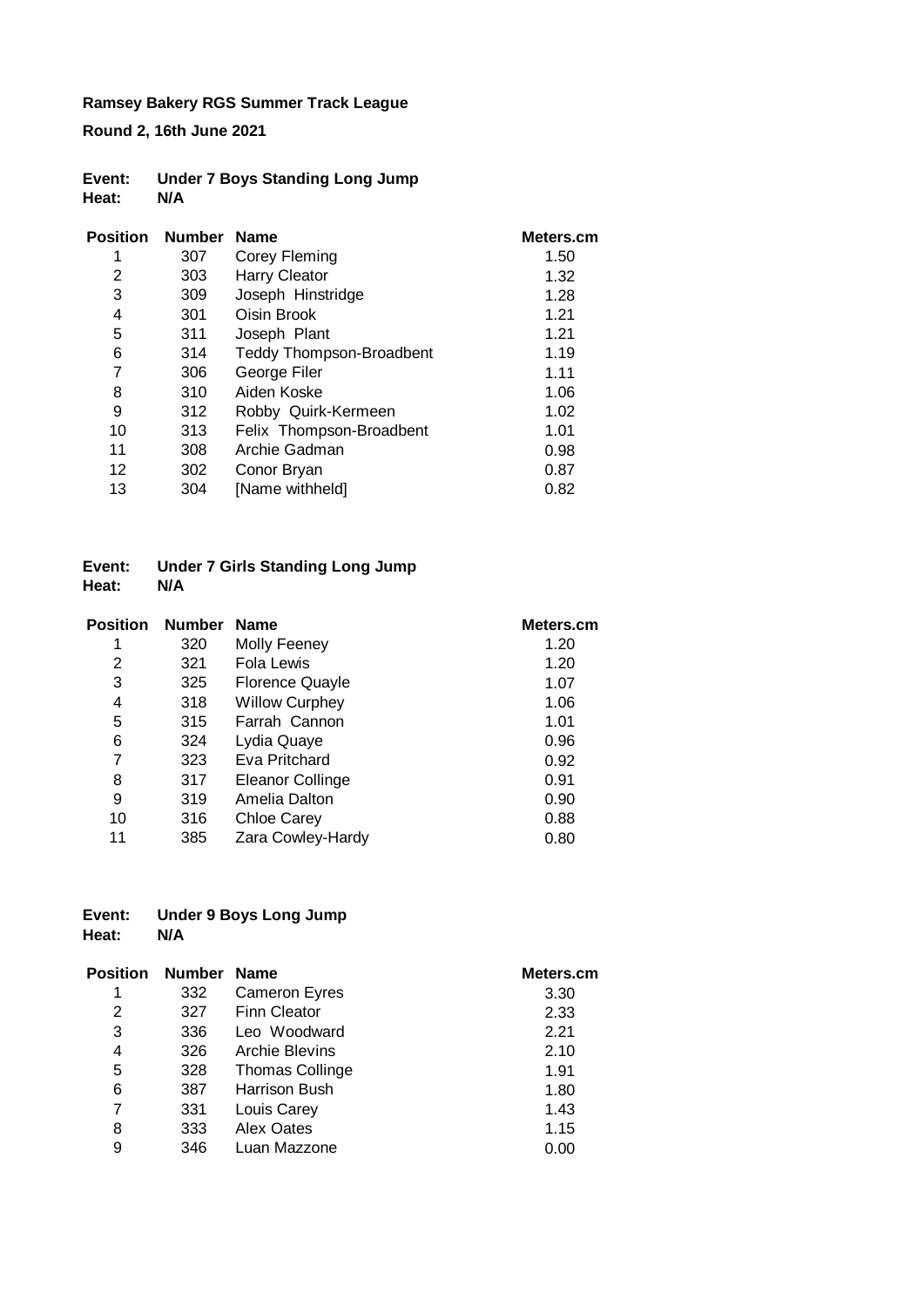**Round 2, 16th June 2021**

## **Event: Under 9 Girls Long Jump Heat:**

| <b>Position</b> | <b>Number</b> | <b>Name</b>           | Meters.cm |
|-----------------|---------------|-----------------------|-----------|
| 1               | 342           | Sienna Curphey        | 2.36      |
| 2               | 345           | Grace Kirkman         | 2.06      |
| 3               | 343           | Elsa Filer            | 1.99      |
| 4               | 337           | <b>Breesha Byers</b>  | 1.86      |
| 5               | 349           | Abigail Sayle         | 1.79      |
| 6               | 340           | <b>Belle Cleator</b>  | 1.76      |
| 7               | 348           | Issy Quirk-Kermeen    | 1.74      |
| 8               | 338           | <b>Bel Chambers</b>   | 1.60      |
| 9               | 350           | <b>Isabelle Sayle</b> | 1.60      |
| 10              | 339           | <b>Quynn Chambers</b> | 1.57      |

### **Event: Under 11 Boys Howler Heat:**

| <b>Position</b> | <b>Number</b> | <b>Name</b>            | Meters.cm |
|-----------------|---------------|------------------------|-----------|
| 1               | 355           | James Jelski           | 35.09     |
| 2               | 363           | <b>Timothy Perry</b>   | 29.35     |
| 3               | 356           | Ollie Kennaugh         | 22.46     |
| 4               | 388           | Ffinlo Shimmin         | 21.10     |
| 5               | 360           | Cailum McCann          | 19.87     |
| 6               | 357           | Henry Kirkman          | 19.70     |
| 7               | 364           | Merfyn Pritchard       | 19.30     |
| 8               | 352           | Tobi Duncan            | 17.65     |
| 9               | 353           | William Gadman         | 15.60     |
| 10              | 359           | <b>Matthew Livesey</b> | 15.20     |
| 11              | 351           | Joseph Collinge        | 12.12     |
| 12              | 362           | <b>Dillon Parker</b>   | 11.25     |
| 13              | 361           | Jack Norman            | 10.52     |